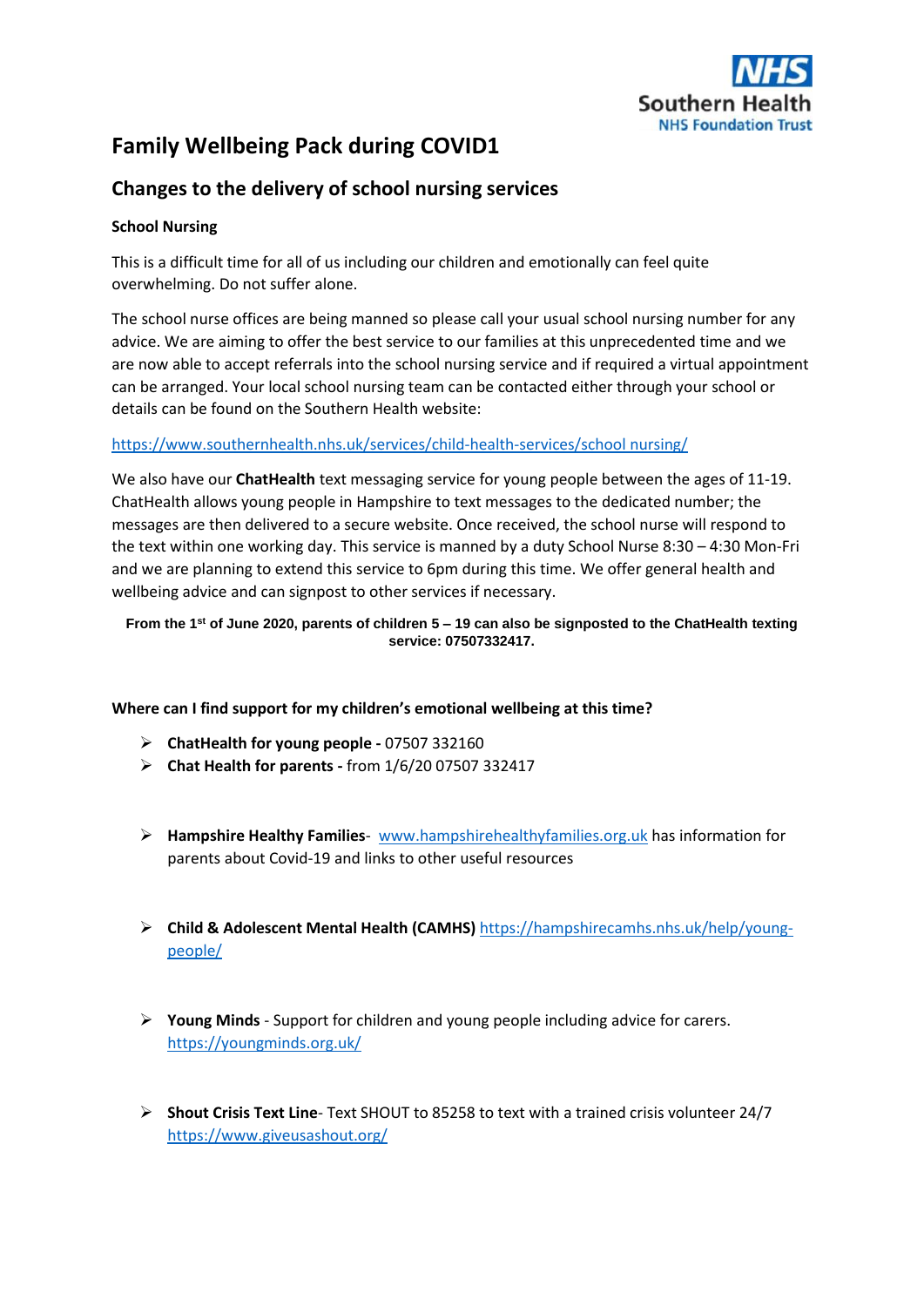

- **Wessex Healthier together** <https://what0-18.nhs.uk/>
- **Every mind matters** <https://www.nhs.uk/oneyou/every-mind-matters/>
- **The Mix** (U25 advice line[\) www.themix.org.uk](http://www.themix.org.uk/) Freephone 08088084994 (daily 13:00-23:00)
- **Hampshire Youth Access** [www.hampshireyouthaccess.org.uk](http://www.hampshireyouthaccess.org.uk/) 0282 147755
- **Coronavirus sanity guide** [www.tenpercent.com/coronavirussanityguide](http://www.tenpercent.com/coronavirussanityguide)
- **Samaritans** 24 hrs a day on 116 123 or email support on jo@samaritans.org (response within 24 hrs)
- **Anxiety UK** advice and helpline 03444 775774 (9:30am 10pm Mon Fri 10am 8pm Sat & Sun) or text support on 07537 416 905. There is also regular online support groups you can register for – [www.anxietyuk.org.uk/coronanxiety-support-resources](http://www.anxietyuk.org.uk/coronanxiety-support-resources)
- **Mind** Coronavirus and your wellbeing [https://www.mind.org.uk/information](https://www.mind.org.uk/information-support/coronavirus/coronavirus-and-your-wellbeing/)[support/coronavirus/coronavirus-and-your-wellbeing/](https://www.mind.org.uk/information-support/coronavirus/coronavirus-and-your-wellbeing/)
- **Mental Health Foundation** Looking after your mental health during coronavirus outbreak [www.mentalhealth.org.uk/coronavirus](http://www.mentalhealth.org.uk/coronavirus)
- $\geq$  **OCD Action** phone support 0845 390 6232
- **Place2Be Talking to children about coronavirus** [www.place2be.org.uk/coronavirus](http://www.place2be.org.uk/coronavirus)
- **Health for Teens -** [www.healthforteens.co.uk/](http://www.healthforteens.co.uk/)
- **Health for Kids** [www.healthforkids.co.uk/](http://www.healthforkids.co.uk/)
- **Hampshire and IOW Crisis Line for young people aged 11-17:** Tele: 0300 303 1590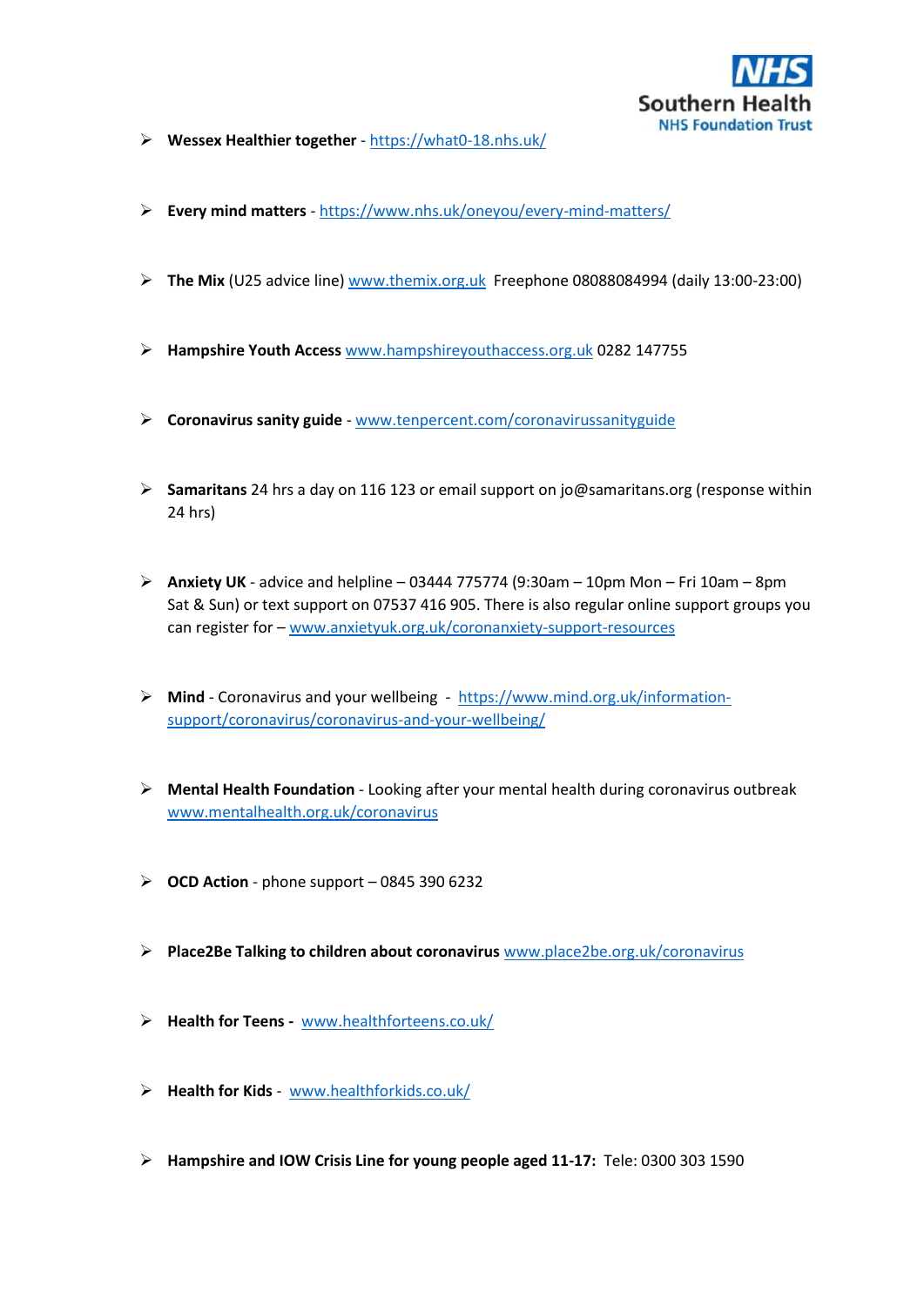

#### **HOW CAN I MAINTAIN MY OWN MENTAL WELLBEING DURING THIS DIFFICULT TIME?**

During these times it is really important to allow space for self-care. Try to view this time as a challenge and not a crisis. Use it to make a positive difference to your life by enjoying pastimes you don't usually have the opportunity for and to catch up with those tasks you are always meaning to do.

Some ideas to get you started:

- $\triangleright$  Reading books- Hampshire Libraries have resources online
- $\triangleright$  Listening to music
- $\triangleright$  Cooking/ Baking
- Organise virtual gatherings with your friends using online platforms such as Zoom or House party
- $\triangleright$  Playing games- board games, games on your phone, puzzles (e.g. Sudoku)
- $\triangleright$  Organise your home Team TOMM have a boot camp where you can follow the method to totally blitz your home - https://www.theorganisedmum.blog/2017/06/26/1-week-bootcamp-for-when-youve-lost- control-of-the-housework/
- $\triangleright$  Do the jobs you have always been meaning to do organise photos, sort out the drawer you have been meaning to organise
- $\triangleright$  Gardening
- $\triangleright$  Do your nails, take a long bath and the other things you never get chance to do in your normal busy life
- $\triangleright$  Learn a craft on YouTube knitting, crocheting, needle felting
- $\triangleright$  Singing many choirs are meeting online e.g. Monday 8:00pm Pop Choir free on Mama Tribe on Facebook or the Sofa Singers free on a Friday at 11:00am
- $\triangleright$  Gratitude journal/ focus on positives
- Bullet Journaling https://www.goodhousekeeping.com/life/a25940356/what- is-a-bulletjournal/
- $\triangleright$  Watch boxsets Netflix, amazon prime, order some dvd's online
- $\triangleright$  Honest Guys guided sleep meditation on YouTube are great for relaxing and helping with sleep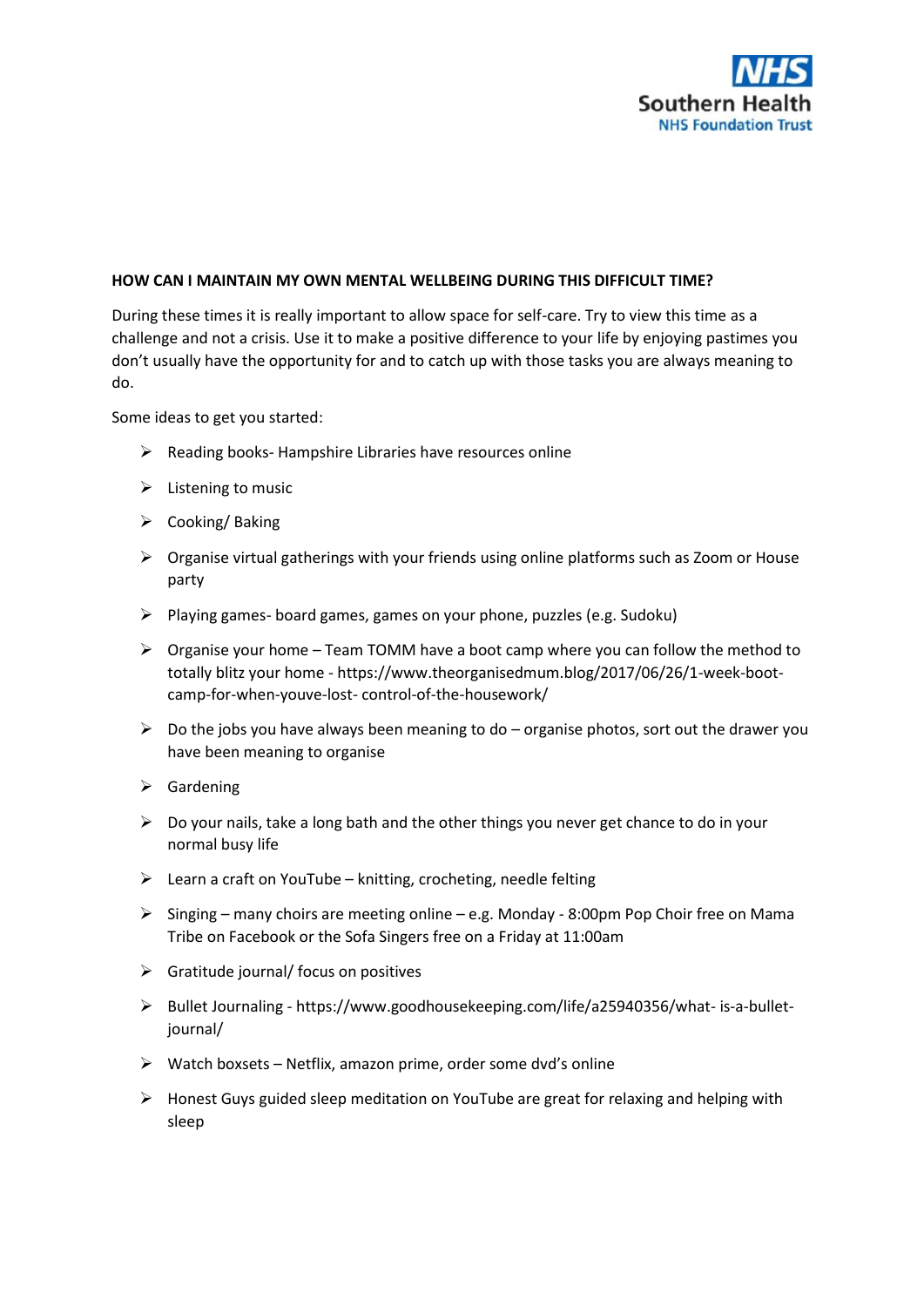

#### **Exercise**

- $\triangleright$  Go for a run couch to 5k
- $\triangleright$  [www.downdogapp.com/](http://www.downdogapp.com/) healthcare free for healthcare staff/students teachers until 1st July 2020.
- [www.nhs.uk/live-well/exercise/free-fitness-ideas/](http://www.nhs.uk/live-well/exercise/free-fitness-ideas/)
- <http://www.wvactive.com/activities/home-workouts.html>

#### **Free mental health pintable's:**

- <https://mentalhealthprintables.com/product-category/free/>
- <https://www.getselfhelp.co.uk/freedownloads2.htm>
- <https://www.bestcoloringpagesforkids.com/mindfulness-coloring-pages.html>
- <https://www.justcolor.net/>

#### **Useful apps:**

- $\triangleright$  Calm
- $\blacktriangleright$  Head space
- Worry tree

#### **SUPPORT FOR MY CHILD WHILST OFF SCHOOL?**

Information is available on the Hampshire County Council website about changes in services during the current Covid-19 situation can be found at.

**<https://www.hants.gov.uk/socialcareandhealth/coronavirus#impacted-services>**

#### **HOME SCHOOL RESOURCES**

#### **Key Stage 1 and 2**

- Oxford Owl for Home<https://www.oxfordowl.co.uk/for-home/> (Lots of free resources for Primary age)
- <https://naturedetectives.woodlandtrust.org.uk/naturedetectives/activities/>
- [https://www.redtedart.com](https://www.redtedart.com/)
- <https://www.bbc.co.uk/bitesize/levels/zbr9wmn> Blue Peter Badges
- <https://www.bbc.co.uk/cbbc/joinin/about-blue-peter-badges> (If you have a stamp and a nearby post box.)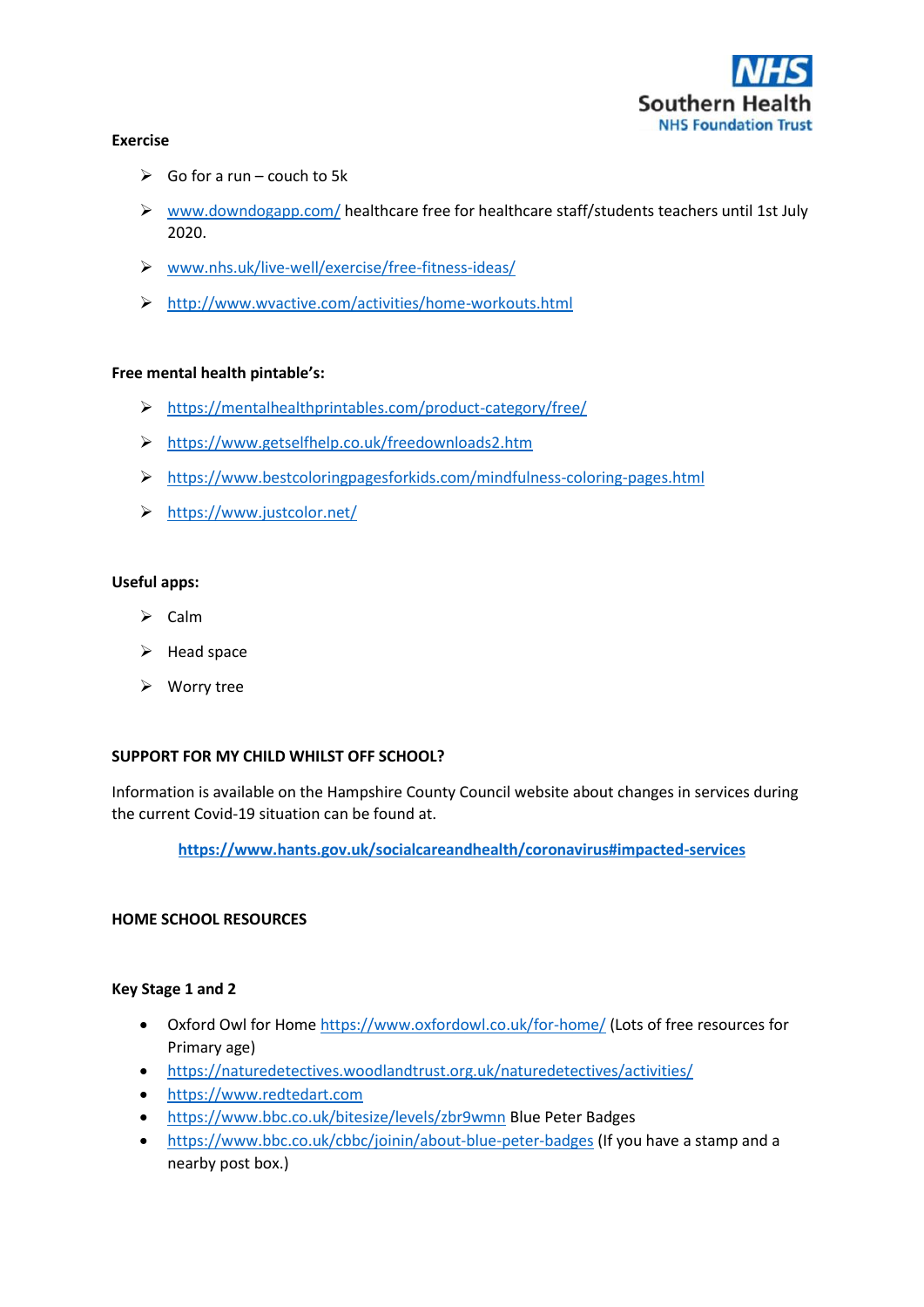

- <https://world-geography-games.com/world.html>
- Crash Course Kids<https://m.youtube.com/user/crashcoursekids> (For a young audience)
- [https://ttrockstars.com](https://ttrockstars.com/) Times Tables Rockstars
- National Geographic Kids <https://www.natgeokids.com/uk/> Activities and quizzes for younger kids.
- <https://scratch.mit.edu/explore/projects/games/> programming and coding)
- Prodigy Maths [https://www.prodigygame.com](https://www.prodigygame.com/)
- Toy Theater<https://toytheater.com/> Educational online games
- **Blockly [https://blockly.games](https://blockly.games/) Learn computer programming skills fun and free.**
- <https://www.dragonbox.com/community/resources>
- [www.ictgames.co.uk](http://www.ictgames.co.uk/) ICT games for literacy and maths
- Premier League Stars [www.plprimarystars.com](http://www.plprimarystars.com/) Videos and activities to support with Maths, Literacy, PHSE and PE
- **•** BBC Supermovers [www.bbc.co.uk/teach/supermovers](http://www.bbc.co.uk/teach/supermovers) Interactive videos to support with KS1 and KS2 Maths, Literacy, PHSE and PE learning.

### **Older Children**

- <https://classroommagazines.scholastic.com/support/learnathome/grades-6-12.html>
- Big History Project<https://www.bighistoryproject.com/home> Aimed at Secondary age. Multi disciplinary activities.
- iDEA Award[s https://idea.org.uk](https://idea.org.uk/) Digital enterprise award scheme you can complete online.
- Crash Course [https://thecrashcourse.com](https://thecrashcourse.com/) You Tube videos on many subjects
- Futurelearn [https://www.futurelearn.com](https://www.futurelearn.com/) Free to access 100s of courses, only pay to upgrade if you need a certificate in your name (own account from age 14+ but younger learners can use a parent account).
- Openlear[n https://www.open.edu/openlearn/](https://www.open.edu/openlearn/) Free taster courses aimed at those considering Open University but everyone can access it. Adult level, but some e.g. nature and environment courses could well be of interest to young people.

# **Applicable for all**

- [https://www.twinkl.co.uk](https://www.twinkl.co.uk/)
- [www.topmarks.co.uk](http://www.topmarks.co.uk/)
- BBC Learning<http://www.bbc.co.uk/learning/coursesearch/> This site is no longer updated and yet there's so much still available, from language learning to BBC Bitesize for revision. No TV licence required except for content on BBC iPlayer.
- <https://www.khanacademy.org/>
- Crest Award[s https://www.crestawards.org](https://www.crestawards.org/) Science awards you can complete from home.
- <https://themumeducates.com/>
- Tinkercad [https://www.tinkercad.com](https://www.tinkercad.com/)
- British Counci[l https://www.britishcouncil.org/school-resources/find](https://www.britishcouncil.org/school-resources/find) Resources for English language learning
- The Kids Should See This [https://thekidshouldseethis.com](https://thekidshouldseethis.com/) Wide range of cool educational videos